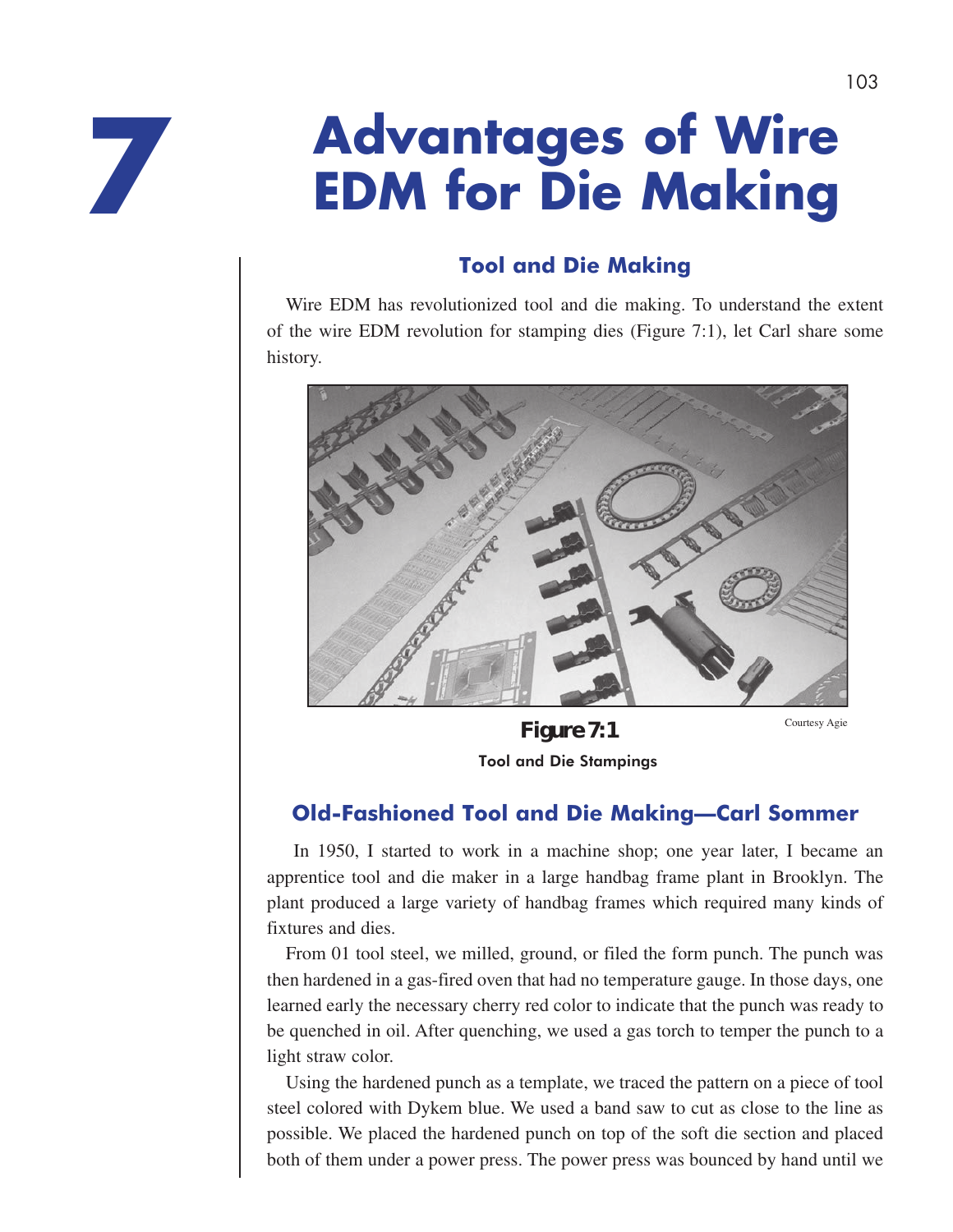#### <sup>104</sup> Complete EDM Handbook Compliments of www.ReliableEDM.com

made an indentation into the soft die section.

Then we used a filing machine and hand files to remove the excess material. We brushed Dykem blue into the cavity, and the punch and die were again placed in the press to make a further indentation. Then the workpiece went back to the filing machine. We repeated this process over and over until a proper fit was made. Then we set the filing machine on an angle to produce the proper taper. The die was then hardened with hopes that the 01 tool steel would not distort when quenched in oil.

Then I took another position in a precision die shop in Long Island City, Queens, NY. This shop was a new world of die making. Here we ground the die sections to exact specifications—some within .0001" (.0025 mm).

To make these dies, we had no comparator or optical equipment. One worker used a large magnifier to check his die work for the proper clearance; but this made his eyes bloodshot from constantly looking through the magnifier. When my turn came to make these dies, I decided to grind the punch and die sections to precise dimensions. Instead of constantly relying on sight, I used a tenth indicator and gauge blocks to obtain the proper dimensions. See Figure 7:2.

1. ROUGH GRIND (NOT EARS) SAINDEARS .708 10. GRIND I "184" FINISH SIZE USE CARBIDE WHEEL  $2.$  GRIND 700 FINISH 3. GRIND. 700 & 2.125 FINISH  $11.$  GRIND  $J$ *1.* GRIND J<br>Robertson (HARPER WHEEL) 3. GRIND 2.125 FINISH<br>12. GRIND X RADII. 015 - USE WA903-I +12VL WHEEL 4. GRIND A-188 (IN CA 4. GRIND  $A - 188$  (IN CASE PIECE WARPS WHEN GRIND ALTOLETING  $S$  GRIND B - 186 SNU6 GRINDING EARS) 13. GRIND L ANGLE  $15^0$  30' GRIND ALTOCEMES C. CAIND C -FINISH EAR, RADIUS, 184 DIMENSION  $14.$  GRINDM RADII.015 7. FINISH, "E"THEN"E"THEN"6" EAR 5 ROUGH OUT ALL EARS.<br>7. A GRIND A "SURFACE(184) JUST TO GET IT PARAILLEL WITH EARS. 9. FIT EAR INTO DIE (.040) FOR PLUNGE GRINDING MAKE WHEEL  $.001$  SMALLER- $.265$ FOR ROUGHING OUT EARS USE ROBERTSON LA 803 - JIZV WHEEL FOR FINISHING SIDE OF EARS USE NORTON 39C60-17V WHEEL (CARBIDE WHEEL) FOR FINISHING BOTTOM RADII USE SAME ROBERTSON WHEEL AS ABOVE. FOR ROUGHING AND FINISHING THE INSIDE EARS DRESS WHEEL AS SHOWN JDO ALL GRIN DING WITH ONE SIDE OF WHEEL, TURN PIECE AROUND TO ACCOMPLISH THIS.

#### **Figure 7:2**

Author's handwritten shop sketch for grinding floral pick punches and dies. These dies ran continuously. The floral picks went into automatic dispensers, so no burrs were tolerated. The called-for clearance was between .0005" (.013 mm) to .001" (.025 mm).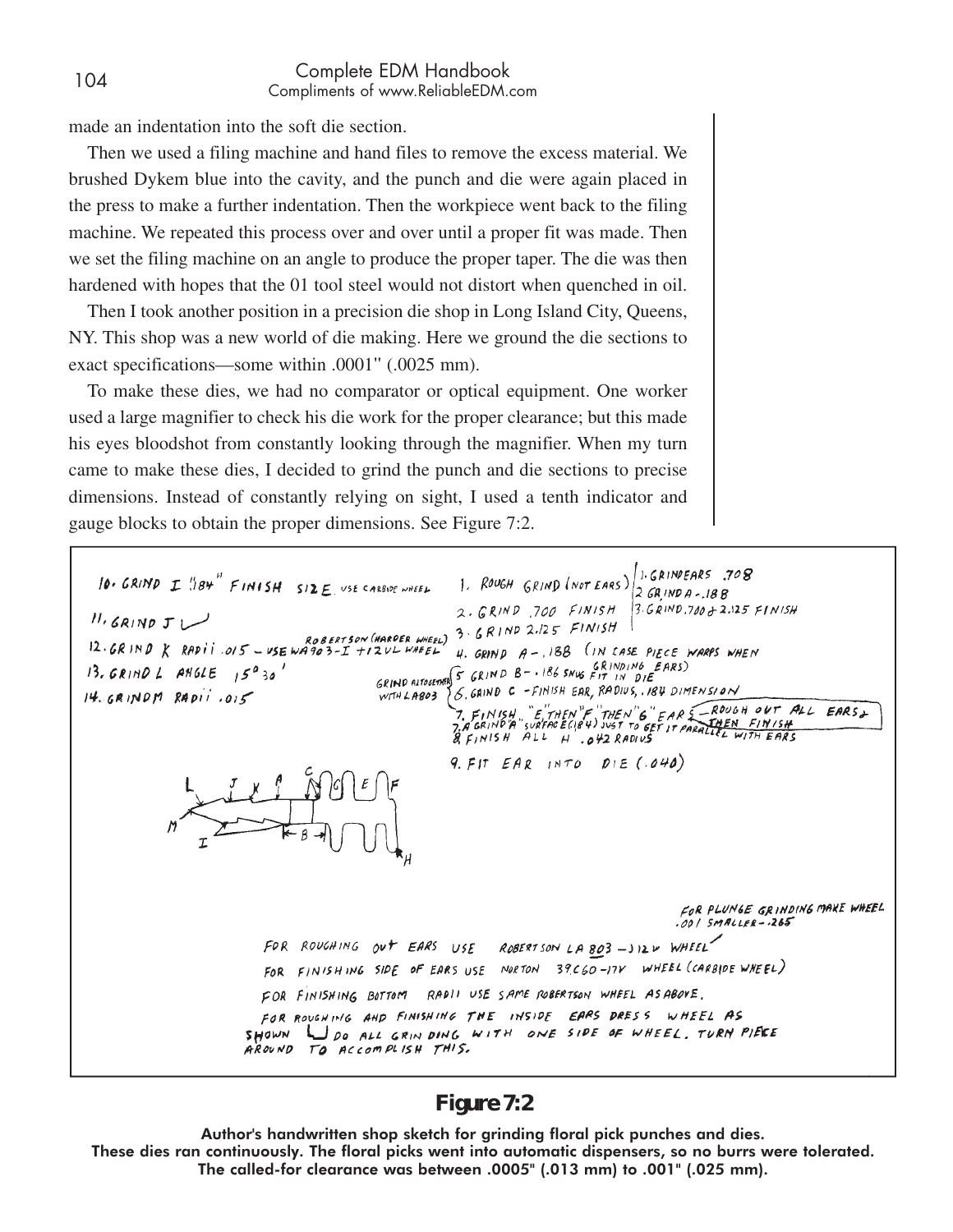To produce these floral pick dies, the clearance between the punch and die was between .0005 to .001" (.0127 to .0254 mm). There could not be any, "Opps." These floral picks came in stacks and were placed in automatic machines. There could not be any burrs on them.

This is one of the notes I wrote making this precision floral pick die: "Grind flat with .016 radius (.40 mm). Move cross feed .001 (.025 mm) at a time. Leave .0003 (.0076 mm) over for finish grinding. Then touch front and back off .0002 (.005 mm), then grind flat. Use dresser three times." See Figure 7:3.



Note the tight tolerances the author wrote for grinding the tip of the floral pick die section: "Grind flat with .016 (.40 mm) radius. Move crossfeed .001 (.025 mm) at a time. Leave .0003 (.0076 mm) over for finish grinding. Then touch front & back off .0002 (.005 mm), then grind flat. Use dresser three times."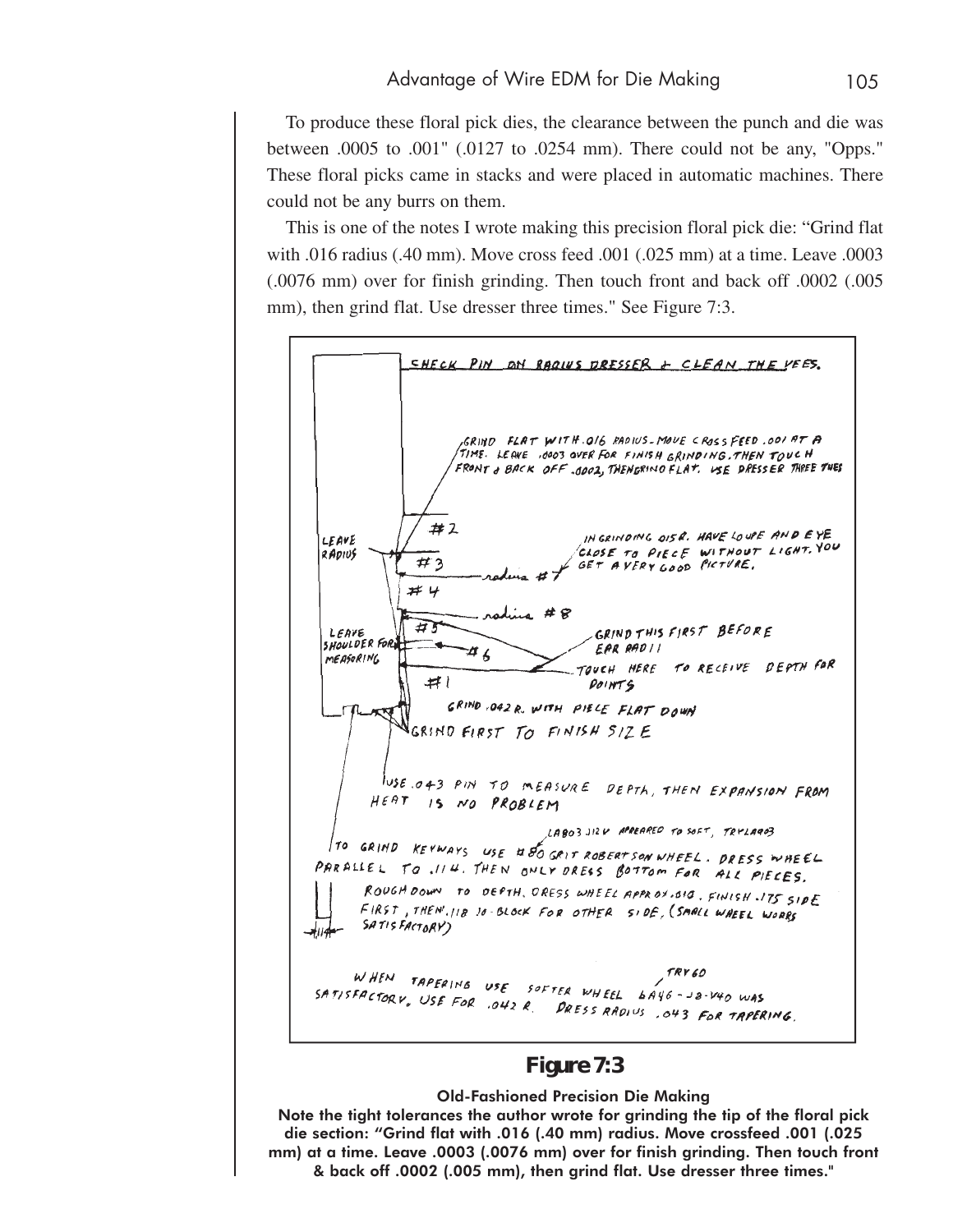#### **The Revolution**

To produce these precision dies, it required highly skilled tool and die makers. Then came wire EDM. Now, by simply making a computer program of the shape, the production of a much better and more accurate tool was possible.

Tool and die makers are still needed to assemble tooling, but wire EDM has eliminated the need for those skilled die makers to make the many elaborate punch and die sections. Today, wire EDM performs that costly and laborious job. As a result, it has greatly reduced tooling costs, and at the same time produced superior quality dies. See Figure 7:4.





#### **Advantages of Wire EDM Dies**

#### **1. One-Piece Die Sections**

Previously complicated dies were sectionalized—this allowed the die sections to move. See Figure 7:5. Now with wire EDM, the die can be made from a solid block of tool steel producing a much more rigid die, as in Figure 7:6. In addition, sectionalized dies require much more mounting time than a one-piece die section.



**Figure 7:5**  Sectionalized Die Sections



Solid Die Section

Wire EDM eliminates costly sectionalized dies and produces superior and less costly solid dies.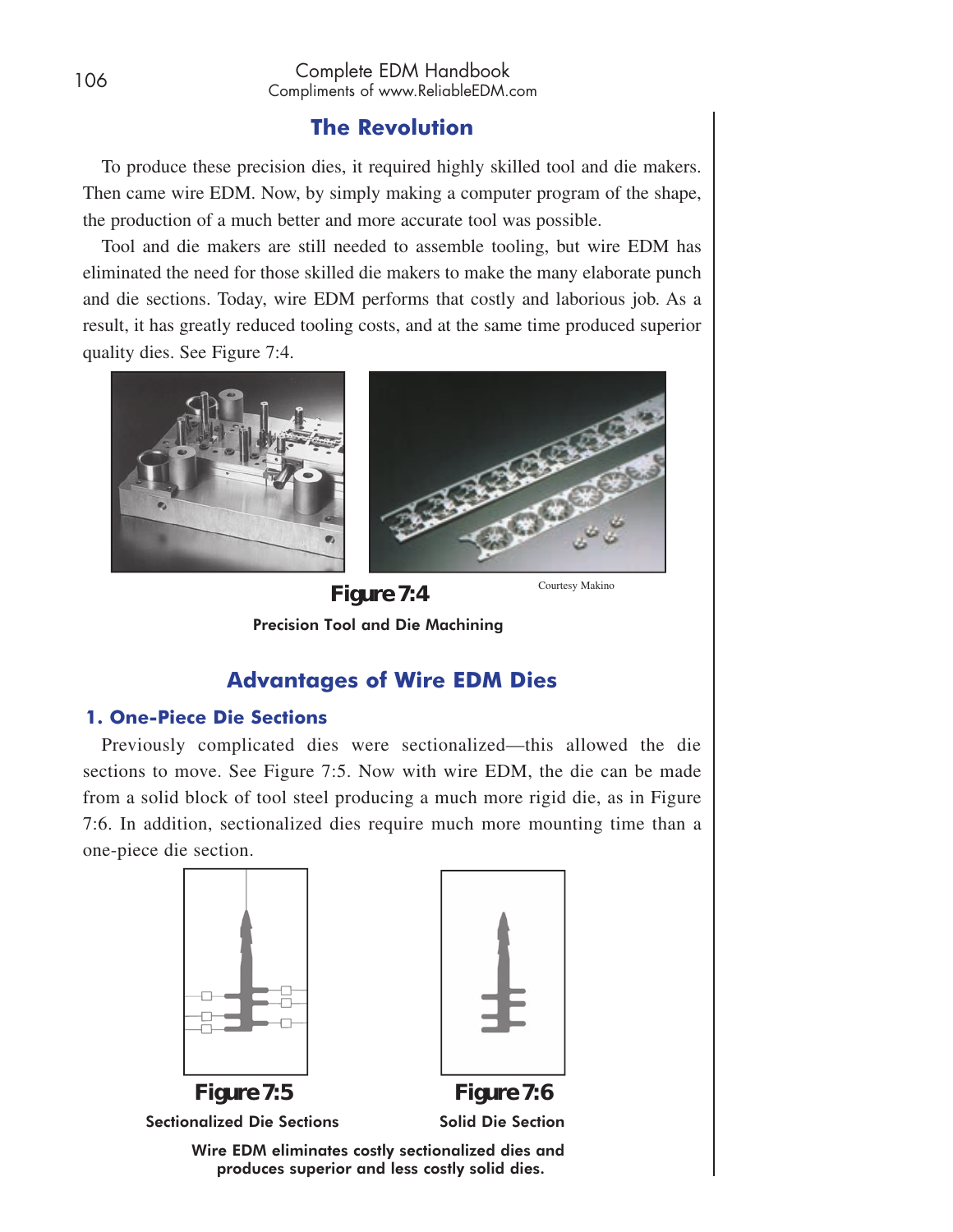#### **2. Exact Spare Parts**

To keep up production, spare sections can be on hand in case of wear or breakage. Since computer programs can be stored, spare sections can be precisely duplicated without having the previous part.

#### **3. Dowel Holes EDMed**

When die sections or punches need to be changed due to wear or design change, dowel holes can also be EDMed. This produces exactly duplicated replacement die or punch sections.

#### **4. Better Tool Steels**

With wire EDM, dies and punches can be made with tougher tool steels, even tungsten carbide. These tougher tool steels produce much longer tool life.

#### **5. Accuracy**

Many wire EDM machines move in increments of at least 40 millionths of an inch (.00004"—.001 mm); therefore, they can maintain accurate forms and clearances.

#### **6. Die Repairs**

Broken dies can be saved by replacing the damaged section with a wire EDMed insert, or the damaged area can be hard welded and then wire EDMed, see Figures 7:7 and 7:8



**Figure 7:7** Damaged Die Section Repaired with an Insert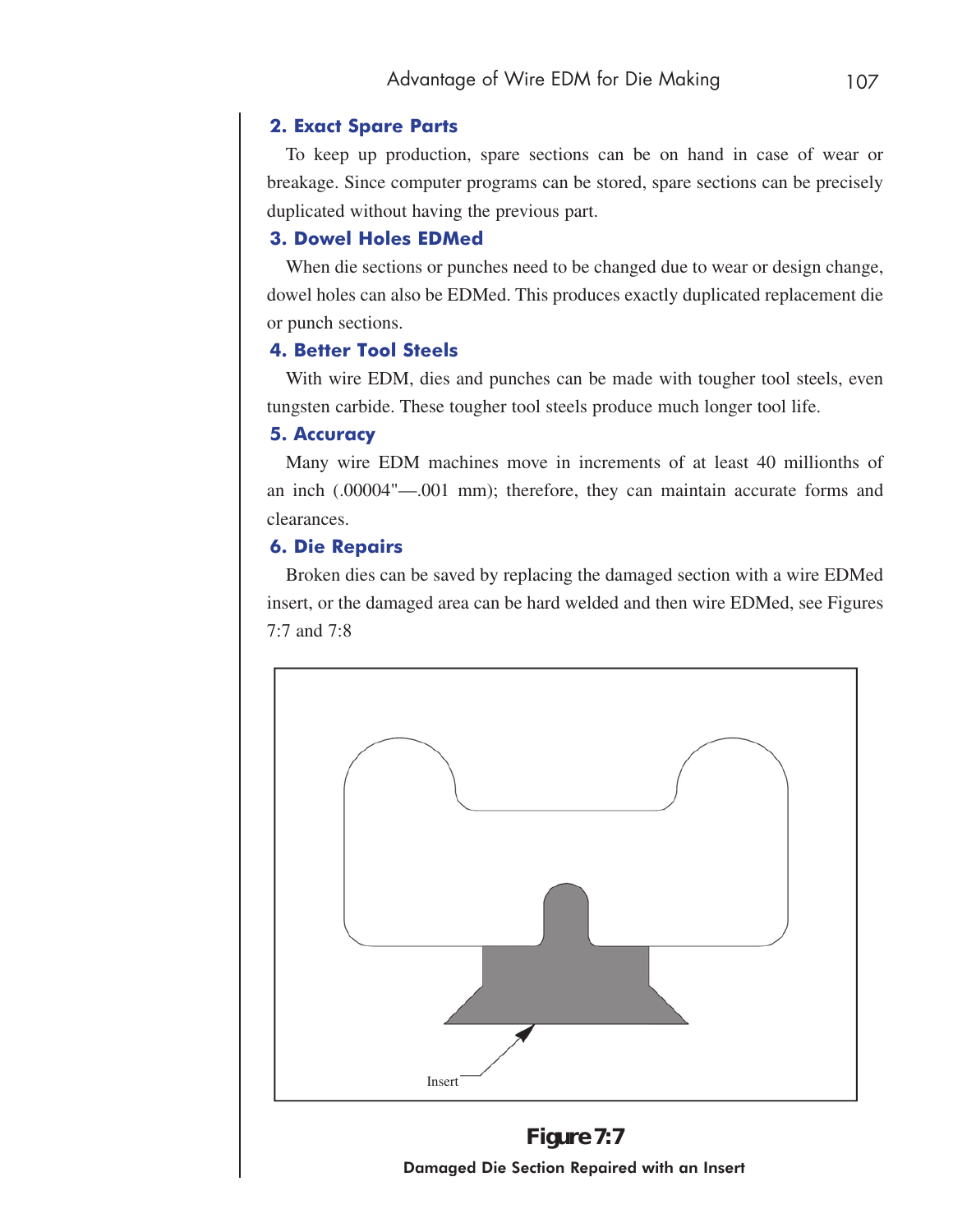

#### **Figure 7:8**

Damaged Die Section Repaired with Welding and EDMing

#### **7. Fine Textured Finish**

The fine textured surface produced from wire EDM produces longer tool life because of improved surface retention of lubricant.

#### **8. Eliminates Distortion**

Punch and dies can be wire EDMed after heat-treatment. This eliminates the distortions that are created in heat-treating.

#### **9. Inserts for High Wear Areas**

If certain areas in the die have a larger wear ratio, inserts can be designed for these wear areas. Then, instead of sharpening the entire die, inserts can be installed even with the die in the press.

#### **10. Smaller Dies**

Wire EDM allows the building of smaller progressive dies, thereby reducing costs.

#### **11. Longer Lasting**

A die lasts only as long as its weakest link. Dies last longer because wire EDM produces exact die clearance which allows the dies to last longer between sharpening and allows dies to be sharpened much deeper.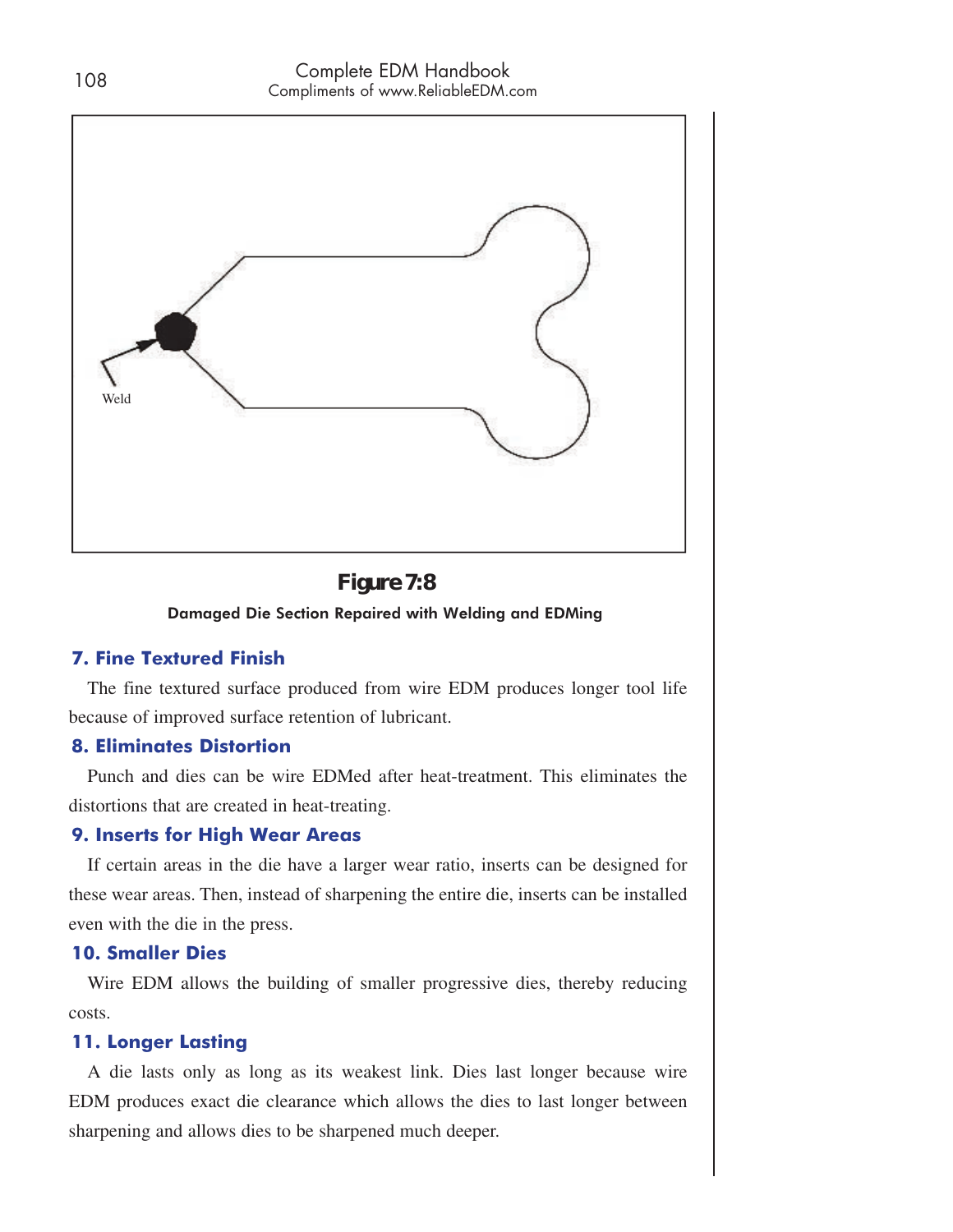#### **12. Punches and Dies from One Piece of Tool Steel**

A punch and die can be produced from one piece of tool steel, as illustrated in Figure 7:9.



#### **Figure 7:9**

Punch and Die Made from One Piece of Tool Steel

#### **13. Cutting Stripper and Die Section Together**

Often the stripper may be mounted on the bottom of the die section and cut simultaneously with the die section, as shown in Figure 7:10. This significantly reduces the cost when strippers are required.



**Figure 7:10** Cutting the Stripper and Die Section Together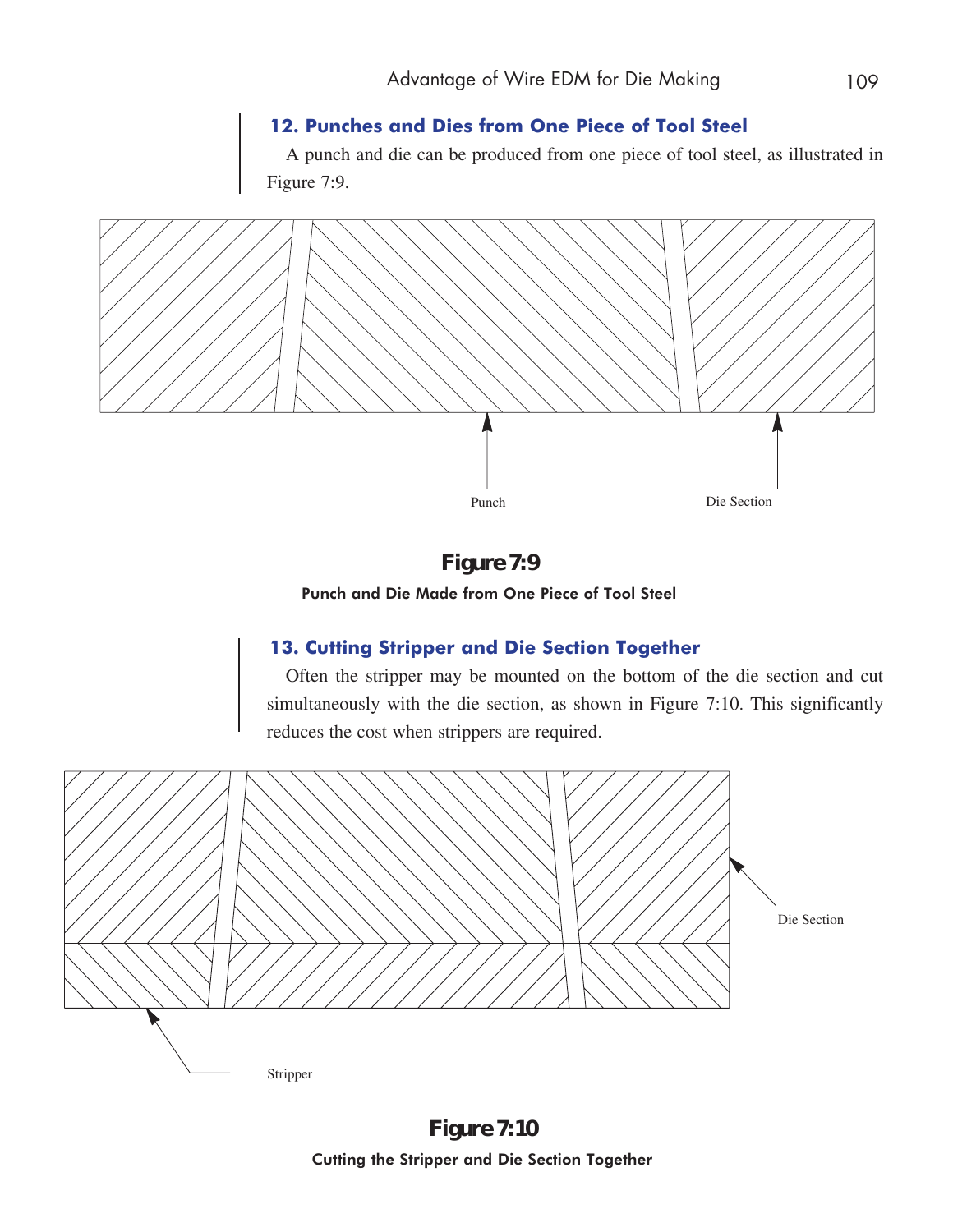## **Wire EDMing Punch and Die Sections**

#### **Punches**

#### **A. Large Punches**

When mounting large punches to a die set, as shown in Figure 7:11, they can be held onto the die set by putting dowels and screws directly into the body of the punch.

Caution: Use large enough dowels, and particularly large enough screws to prevent the punch from moving, in case of misfeeds on the power press. Also, leave enough metal around the die section to avoid the die from cracking. This is especially important when stamping thick materials.

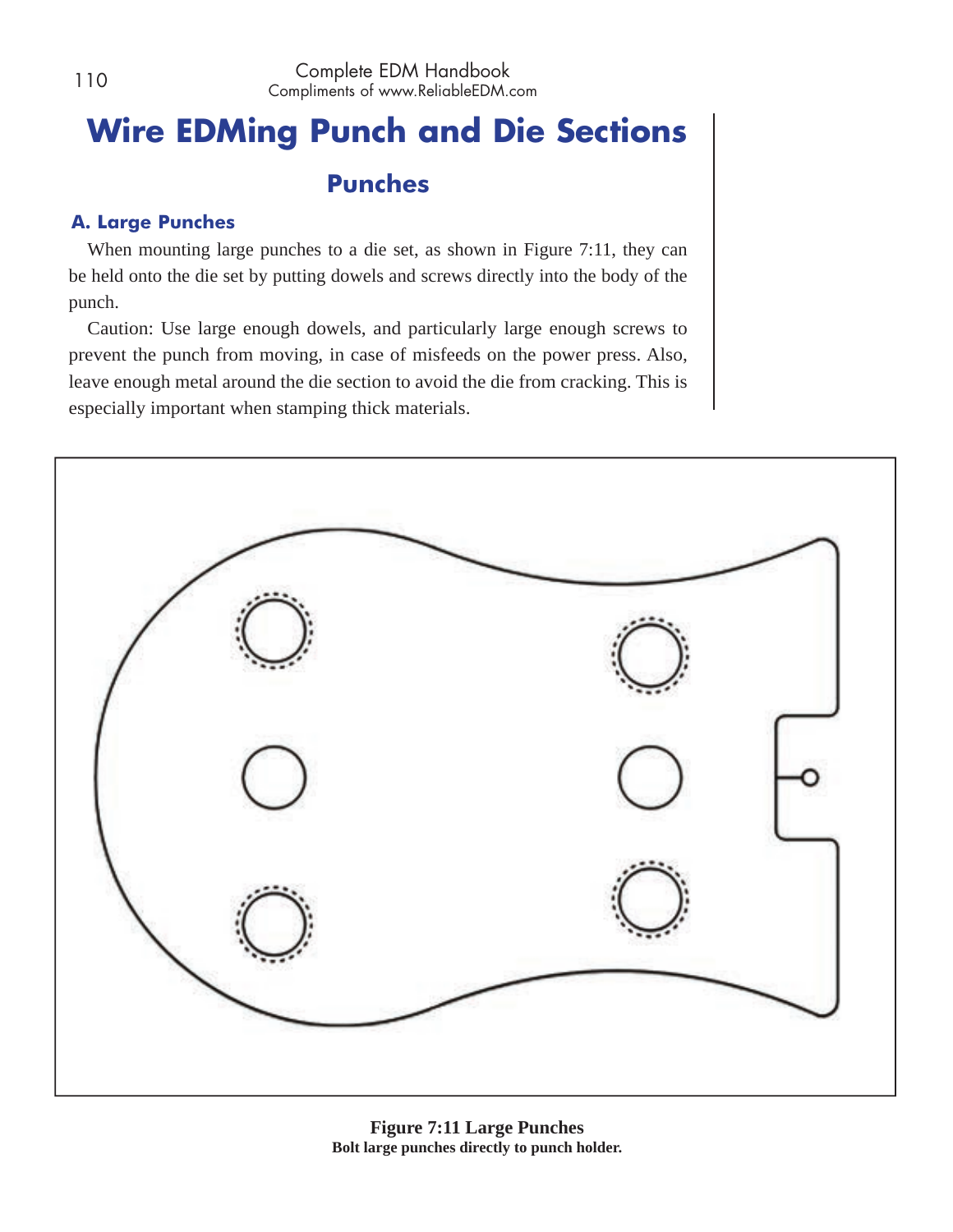#### **B. Holding Small Punches**

Let's take a small punch where one is unable to mount dowels and screws into it, as illustrated in Figure 7:12. There are various methods of holding small punches like these. The following illustrations will demonstrate how to hold such small punches.



**Figure 7:12 Small Punches**

#### **1. Footed (Figure 7:13)**







#### **2. Shoulder (Figure 7:14)**



**Figure 7:14 Shoulder Punch**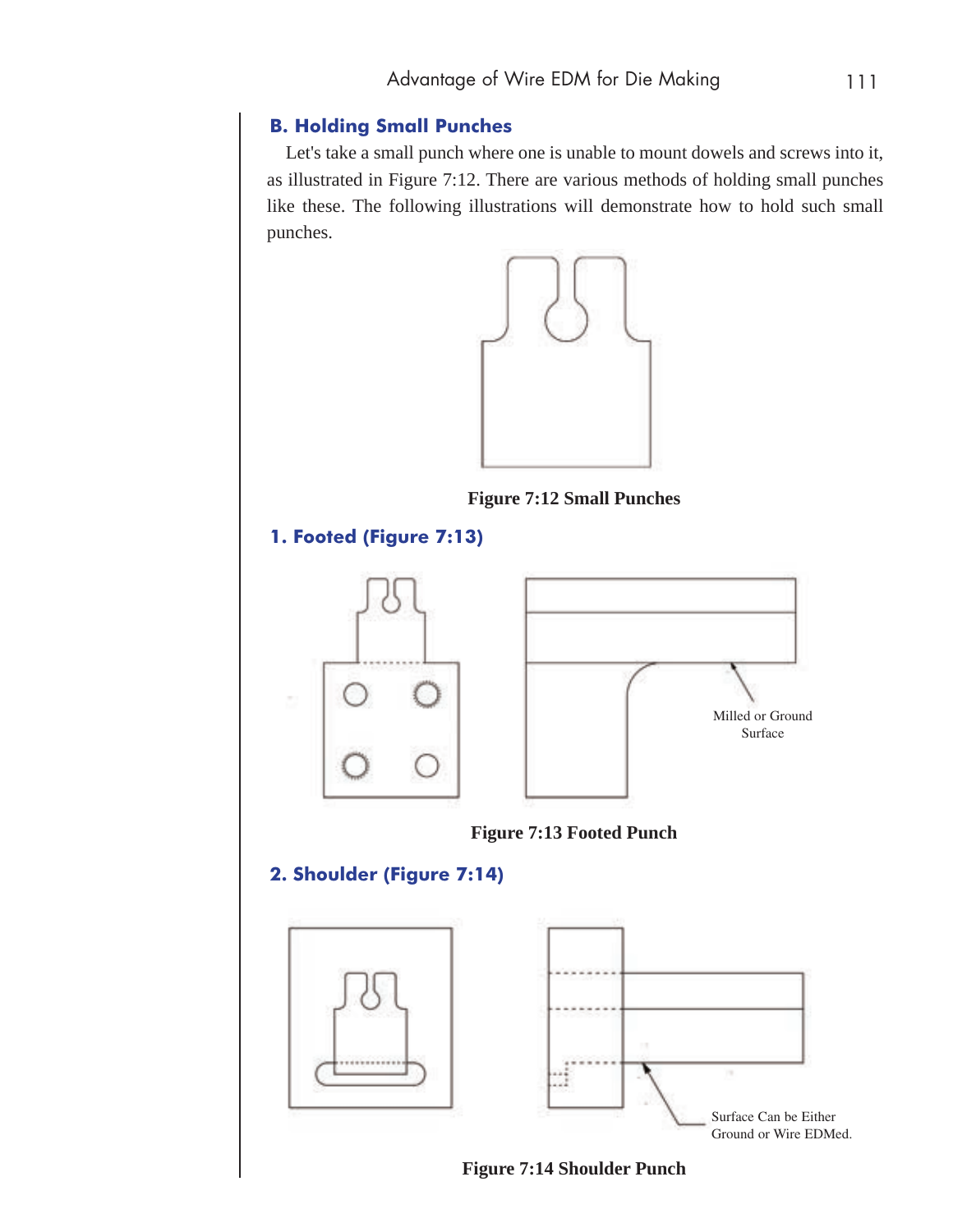#### **3. Keyed In—Toe Clamps (Figure 7:15, 16)**









**Figure 7:16 Recessed Toe Clamp**

#### **4. Keyed In—Keyway (Figure 7:17)**



**Figure 7:17 Recessed Keyway**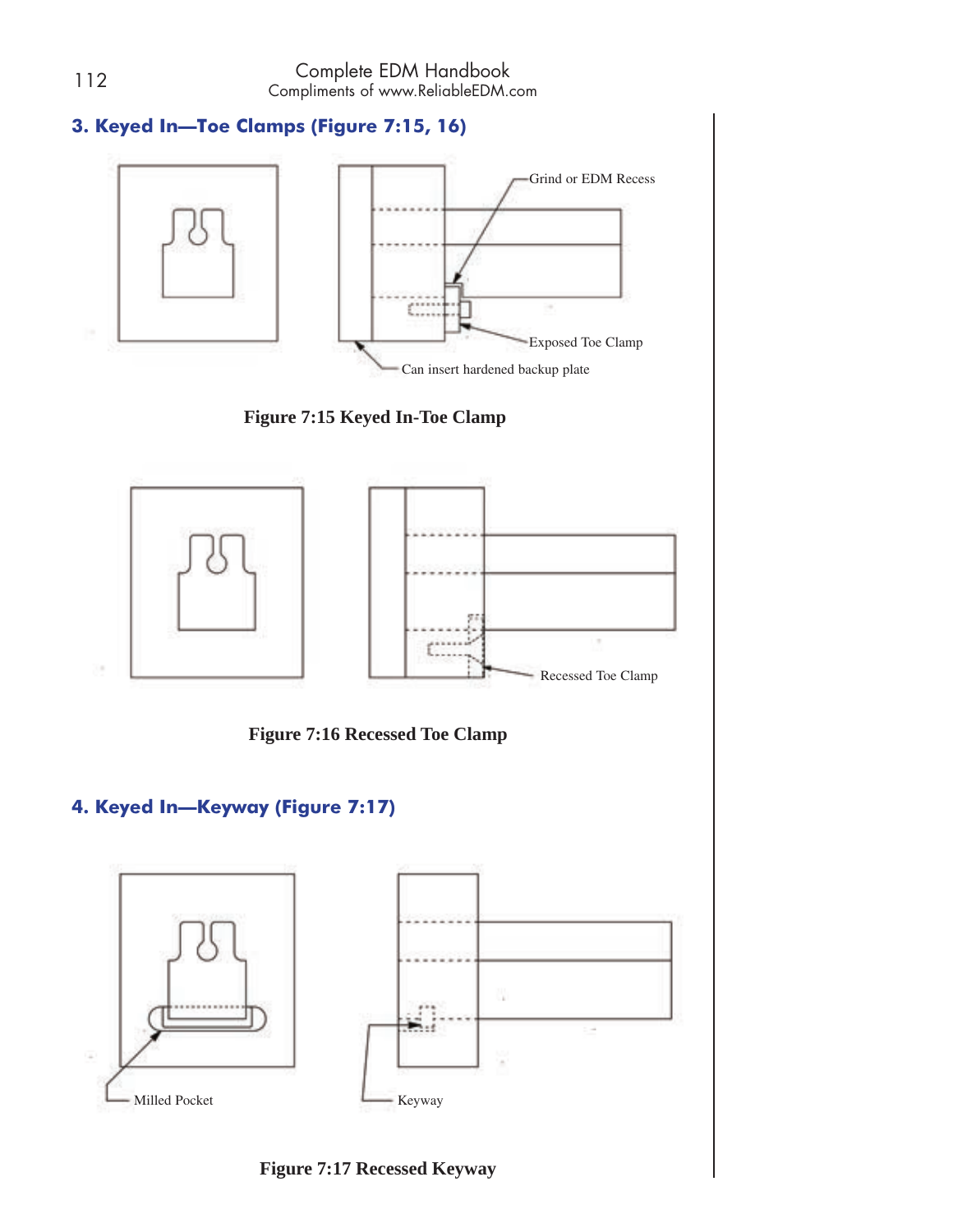

**Punch is EDMed Before Heat-Treating.**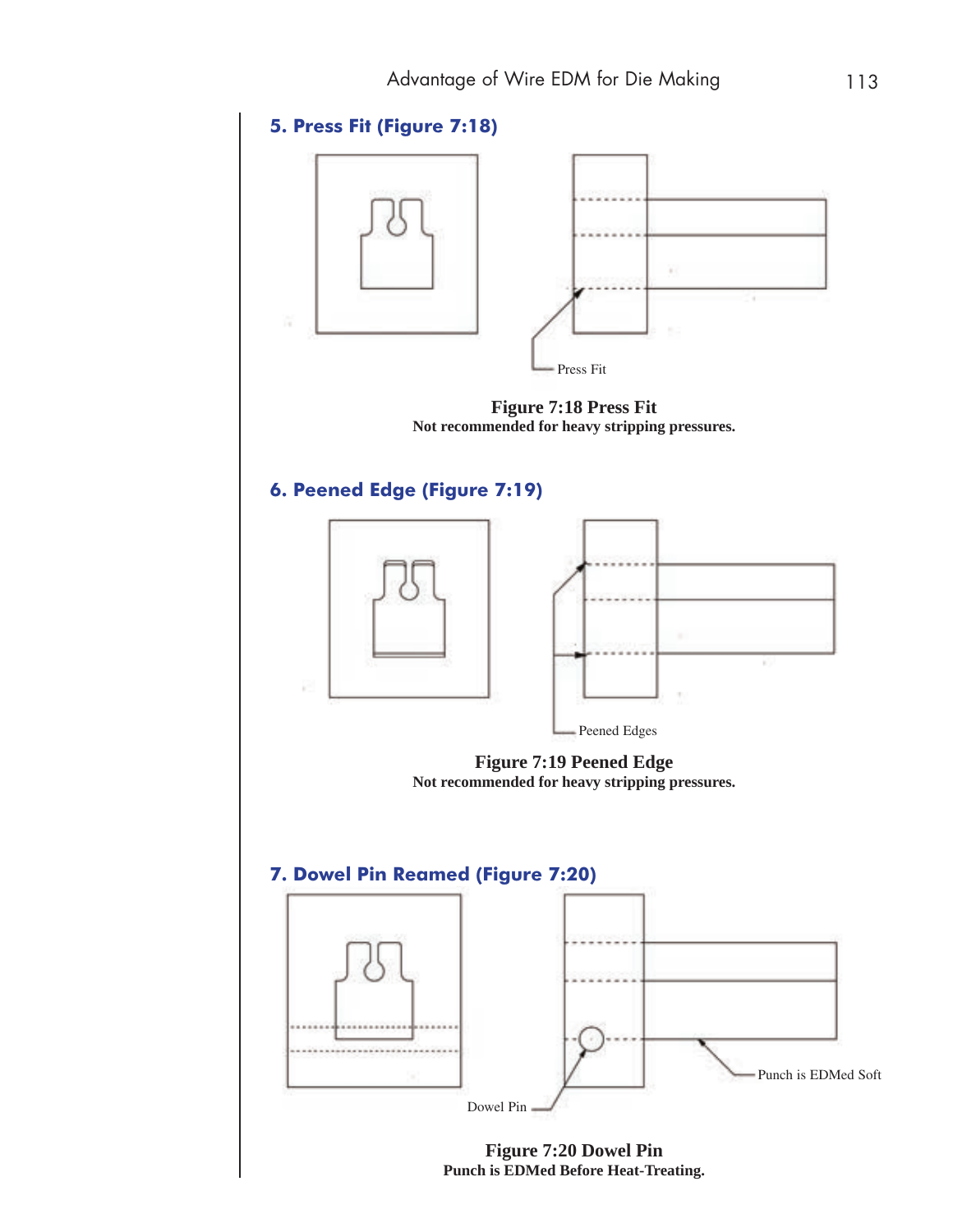#### **8. Dowel Pin EDMed (Figure 7:21)**

Should the pressed fit or the peened fit ever come loose, a dowel hole can be EDMed.



**Figure 7:21 Dowel Pin EDMed**

#### **9. Set Screws (Figure 7:22)**

Should the pressed fit or the peened fit ever come loose, a slot can be ground and set screws used.



**Figure 7:22 Set Screws Not recommended for heavy stripping pressures.**

#### **10. Socket Head Cap Screw (Figure 7:23)**



**Figure 7:23 Socket Head Cap Screw Edm Punch Holder and Hold Punch with a Socket Head Cap Screw**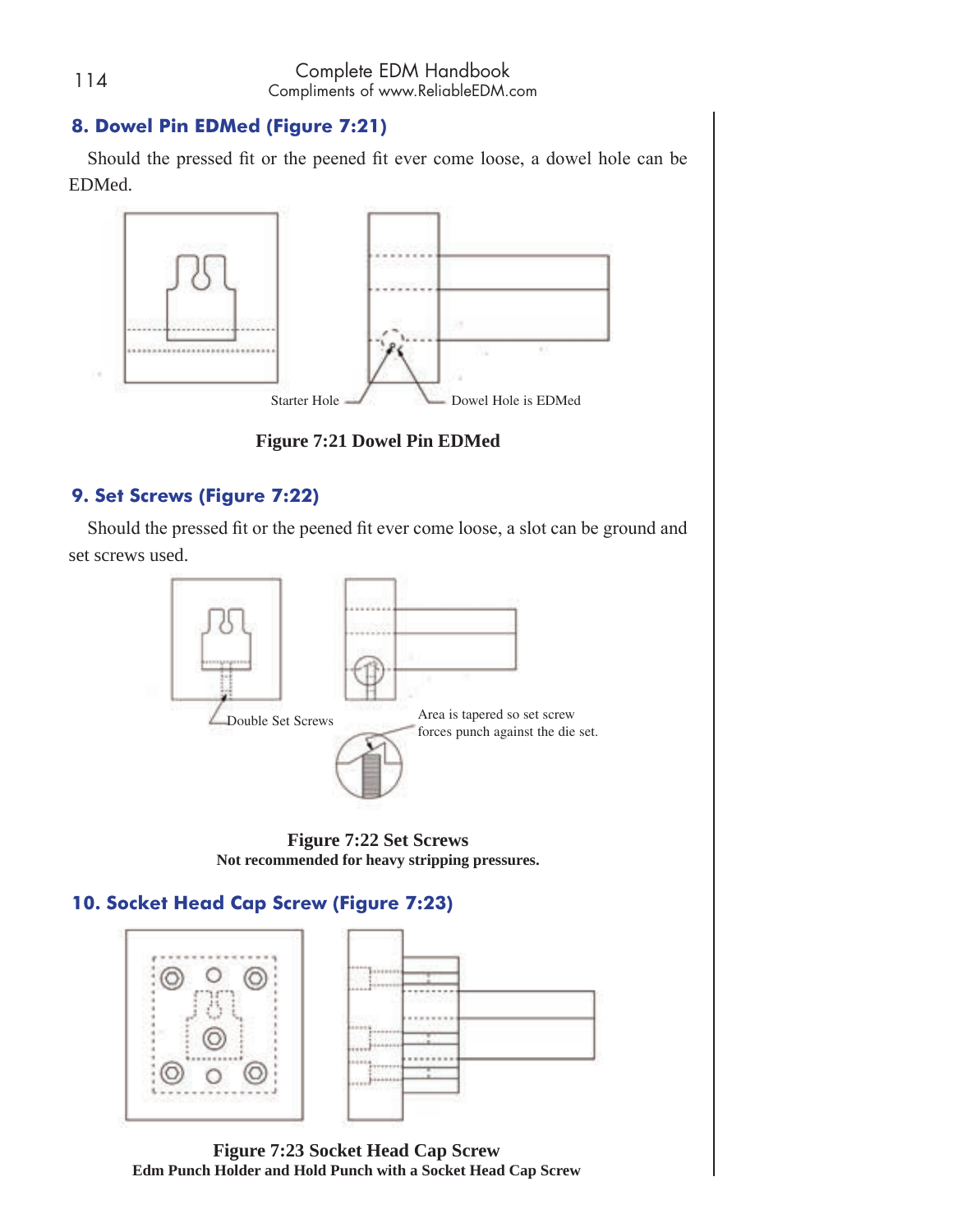#### **11. Ball Bearings (Figures 7:24-25)**

To mount small punches with ball bearings, use a carbide ball end mill to put a radius indentation in the punch. Use the small end mill to the same depth as the punch to mill out the sides of the punch retainer. Put in hardened steel bearings to hold punch.



**View A A**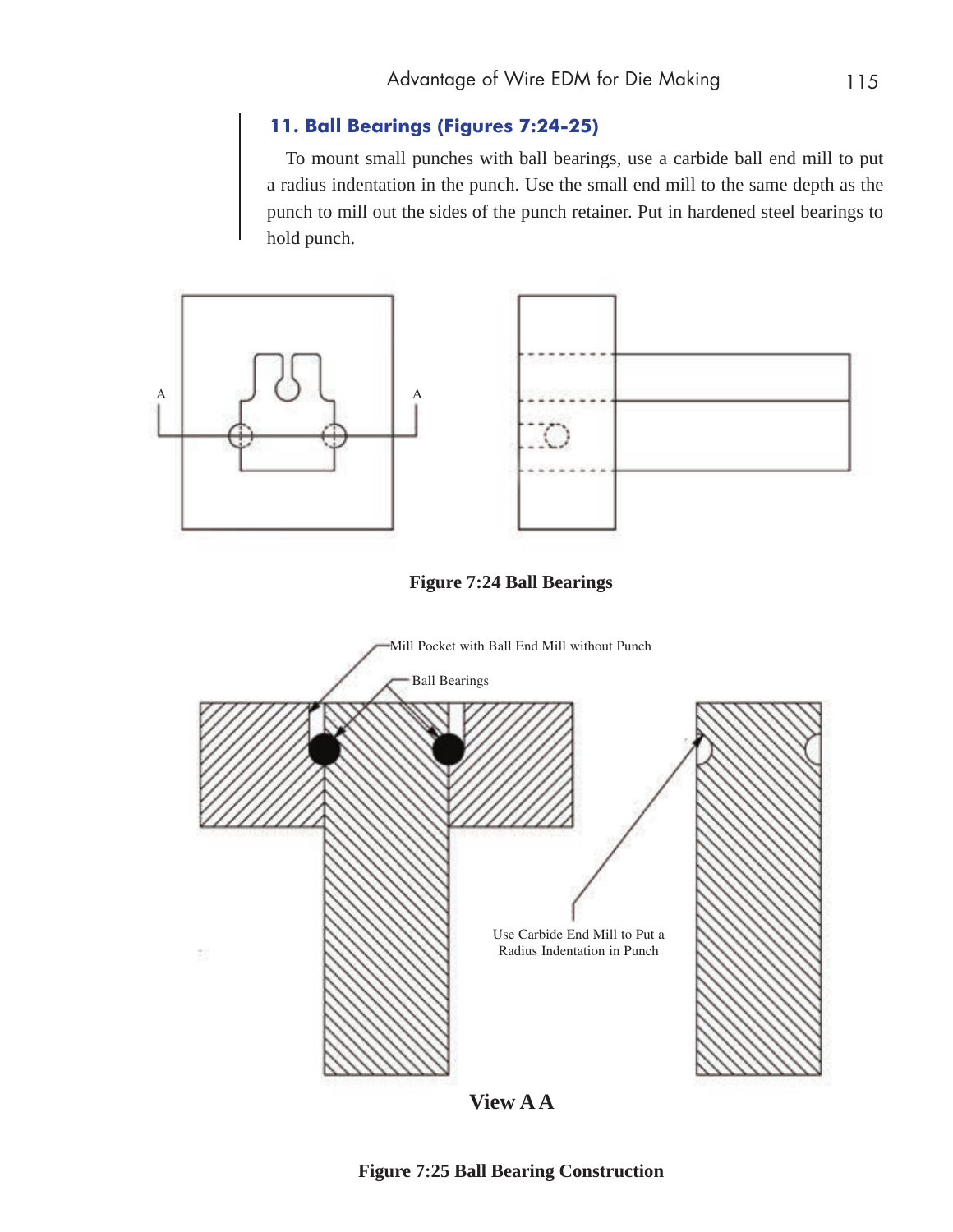#### **C. Skim Cutting**

On close tolerance dies, skim cuts are made depending on the accuracy of the punch and die sections. The die sections cause no difficulty in skim cutting, since the cavity is open. However, in skim cutting the punch, the punch has to be held with a tab. The tab is made in a straight section, and then cut off in the final cut and ground to size. See Figure 7:26.



#### **Figure 7:26 Skim Cutting Punches for Precision Dies**

#### **Die Sections**

#### **A. Heavy Blanking Dies**

Always use a sufficiently large die block to avoid splitting when thick steel is being cut. The nominal cost is well worth not having to remake the die.

#### **B. Avoid Sharp Corners**

Sharp corners are the weakest area of a die section. When possible, avoid them.

#### **C. Heat-Treating**

Cut die sections in the heat-treated condition. This avoids heat treat distortions.

#### **D. Large Die Sections**

Large sections should be double and even triple tempered in order to remove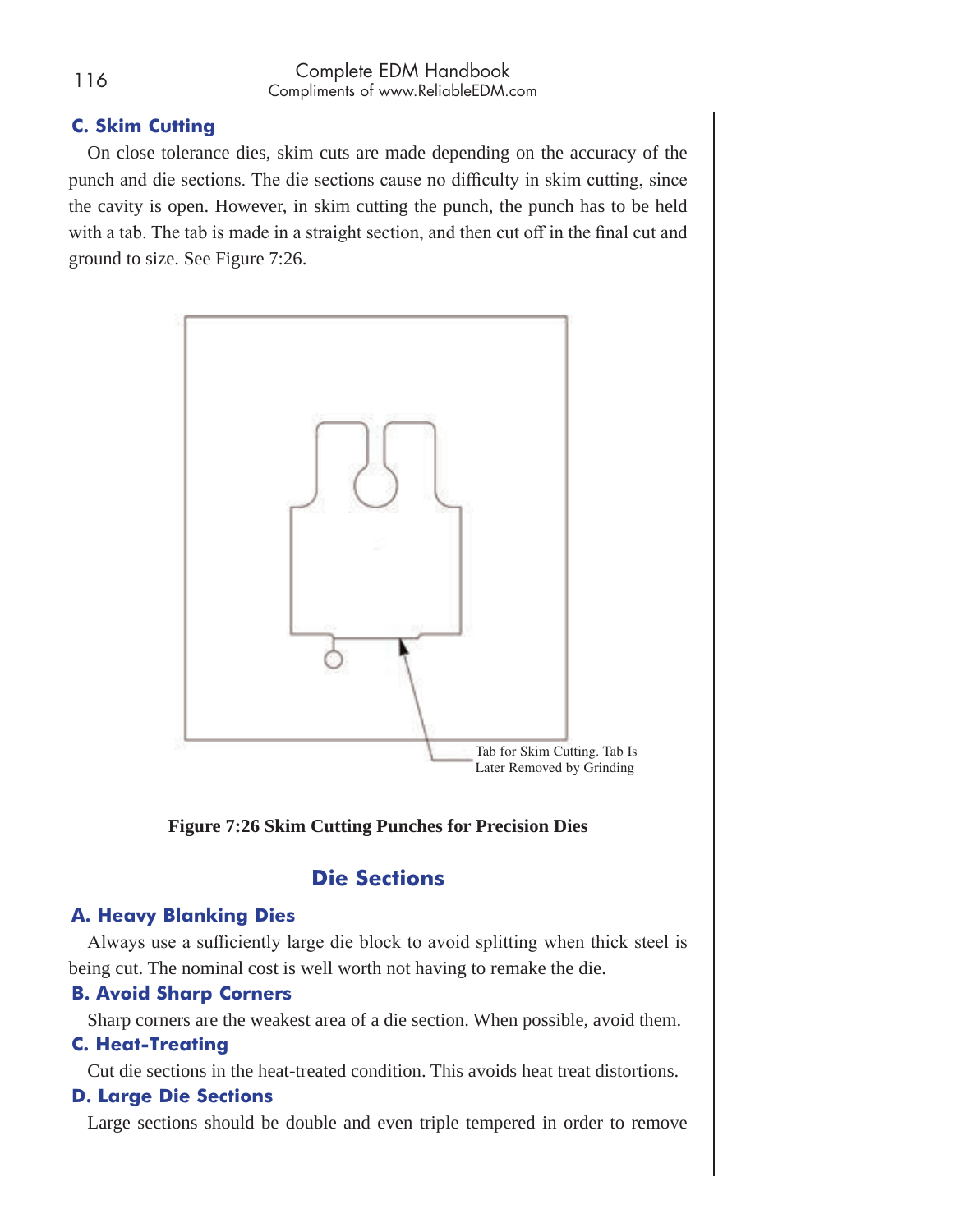all the stresses, particularly in close tolerance dies. Even then, some stresses may remain. To ensure minimum stresses on precision dies, cut out the mid-section on a band saw, leaving at least a 1/4 inch of wall, or put in relieving slots. For illustrations, see Chapter 5: "Understanding the Wire EDM Process."

#### **E. Tapers**

#### **1. Taper and Land**

 Due to the accuracy of wire EDM, there is no need for large tapers. Dies can be made with a taper and land; however, most die sections can be tapered right up to the top of the die section. See Figure 7:27. With a 1/4 degree taper, the die will only become .001 larger per side when .250 is removed.





**Figure 7:27 Taper and Land**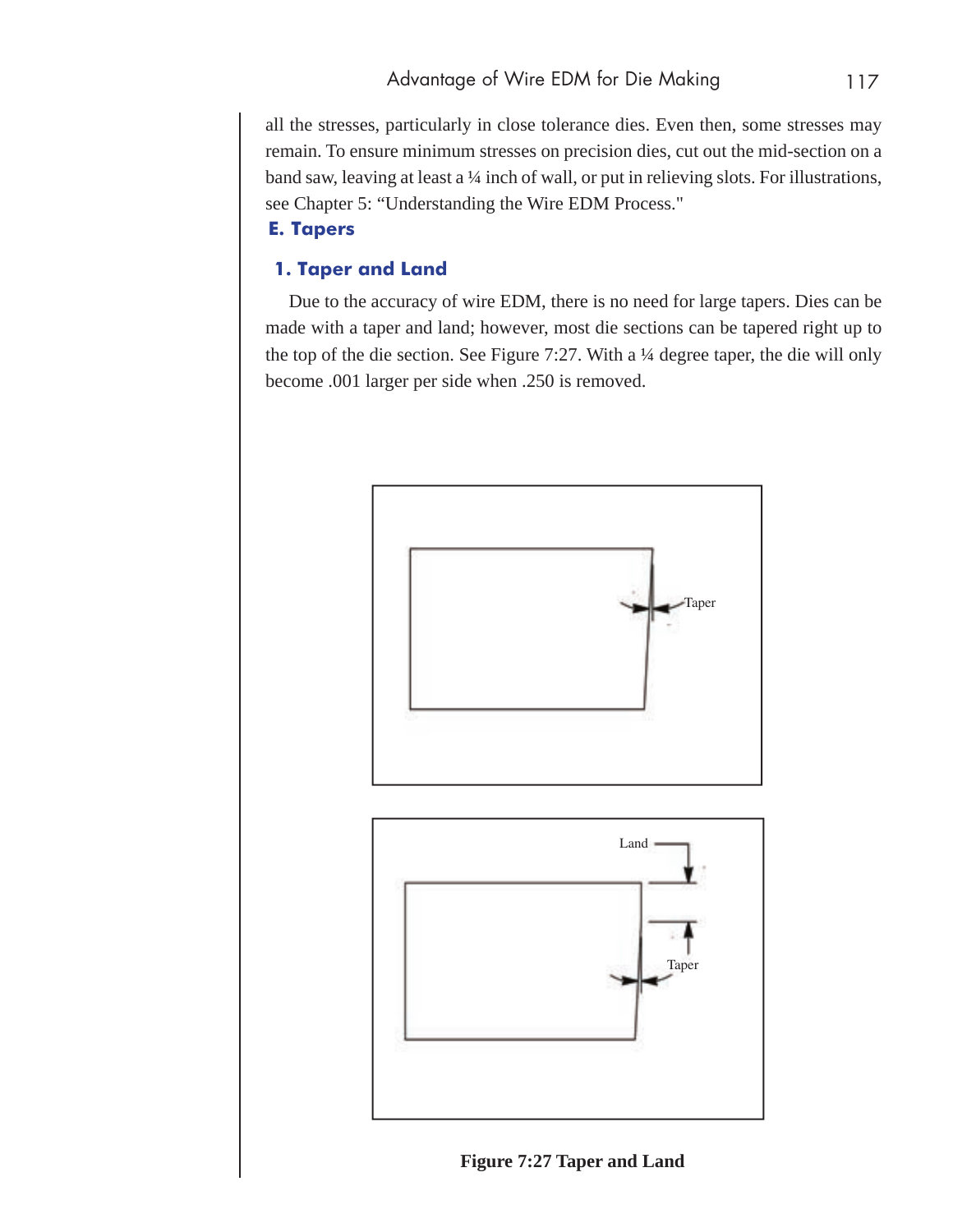#### **2. Straight Cut and Taper**

Wire EDM can go from taper to straight, as shown in the cut off punch and die in Figure 7:28. In areas where the punch can be supported in the die, stipulate a straight land to support the heel of the punch. This adds significant strength to the punch in case of a misfeed of the die.



**Figure 7:28 Straight Cut and Taper**

Wire EDM has provided the tool and die designer with many options in building dies. In the next chapter, we will demonstrate one of the fastest and most cost effective ways to produce stamping dies.